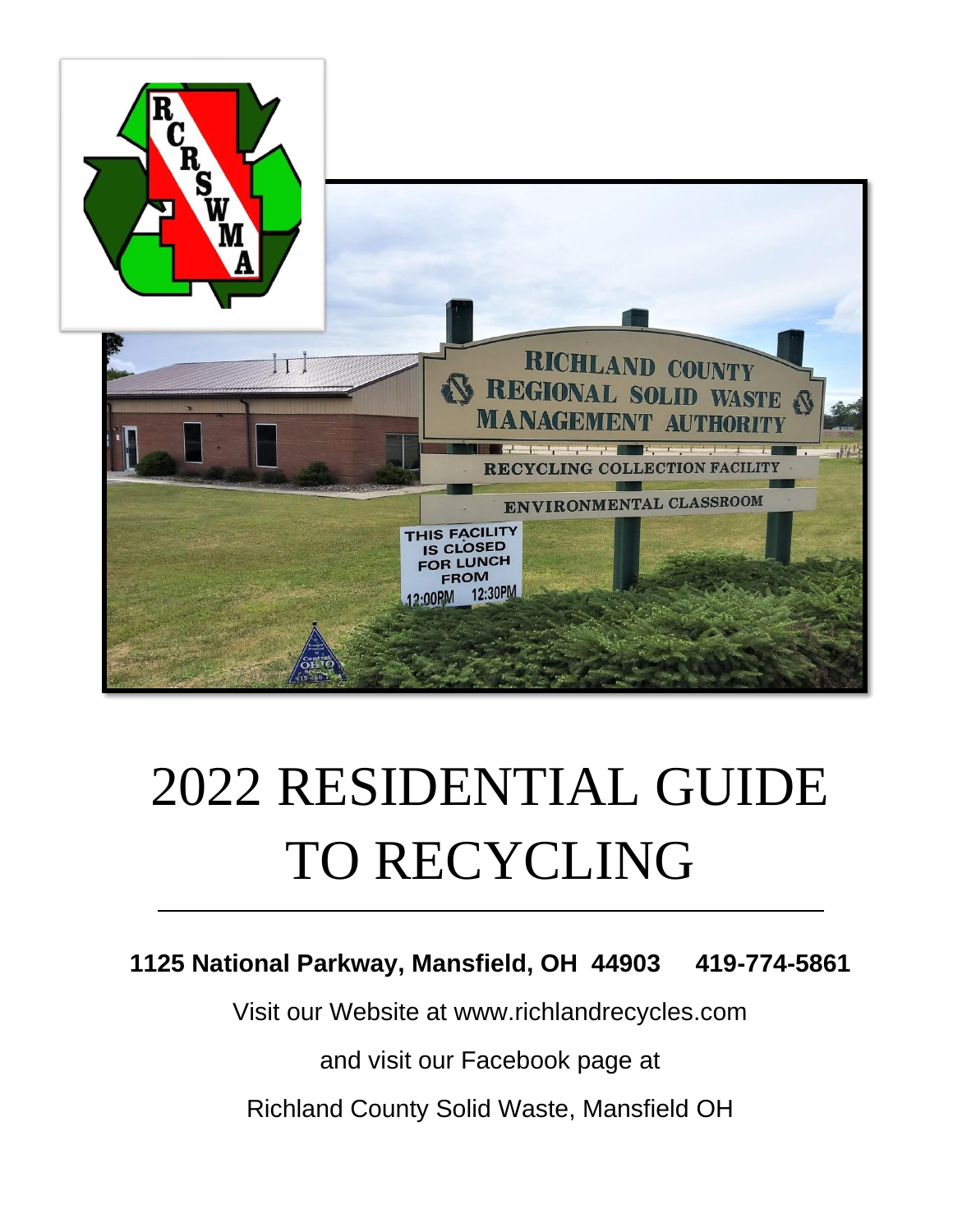# *INTRODUCTION*



Recycling is the process that transfers numerous materials from the waste stream into useful products. The opportunities in this Recycling Guide are primarily within Richland County, Ohio for Richland County Residents. Additional recycling programs, collection points or other collection systems may be located outside of Richland County, which may not be noted in this booklet.

One opportunity for Richland County residents to recycle is by contacting local waste haulers who may provide a curbside recycling program. Please contact Richland County Regional Solid Waste Management Authority at 419-774-5861 or your waste hauler for information on potential curbside recycling programs.

The information contained in this Recycling Guide is based upon information gathered by the Richland County Regional Solid Waste Authority (RCRSWMA) and the OH Environmental Protection Agency's (OEPA), Division of Solid & Infectious Waste Management's (DSIWM) website. The RCRSWMA apologizes if a business or organization is not listed or was inadvertently omitted from this guide.

If a business or organization needs added or updated, please contact the RCRSWMA at 1125 National Parkway, Mansfield, OH 44906 or at 419-774-5861. The Residential Recycling Guide is updated annually.

If additional information concerning the listed businesses or organizations in this Recycling Guide is needed, please contact the companies directly.

The businesses or organizations listed in this Recycling Guide should not be considered as an endorsement or approval by the OEPA, DSIWM or the RCRSWMA. Furthermore, the businesses listed in the directory may not be inclusive of all of the recycling businesses in Richland County. Businesses not listed must call RCRSWMA to be added into the directory and current businesses must call RCRSWMA for updating current directory listings.

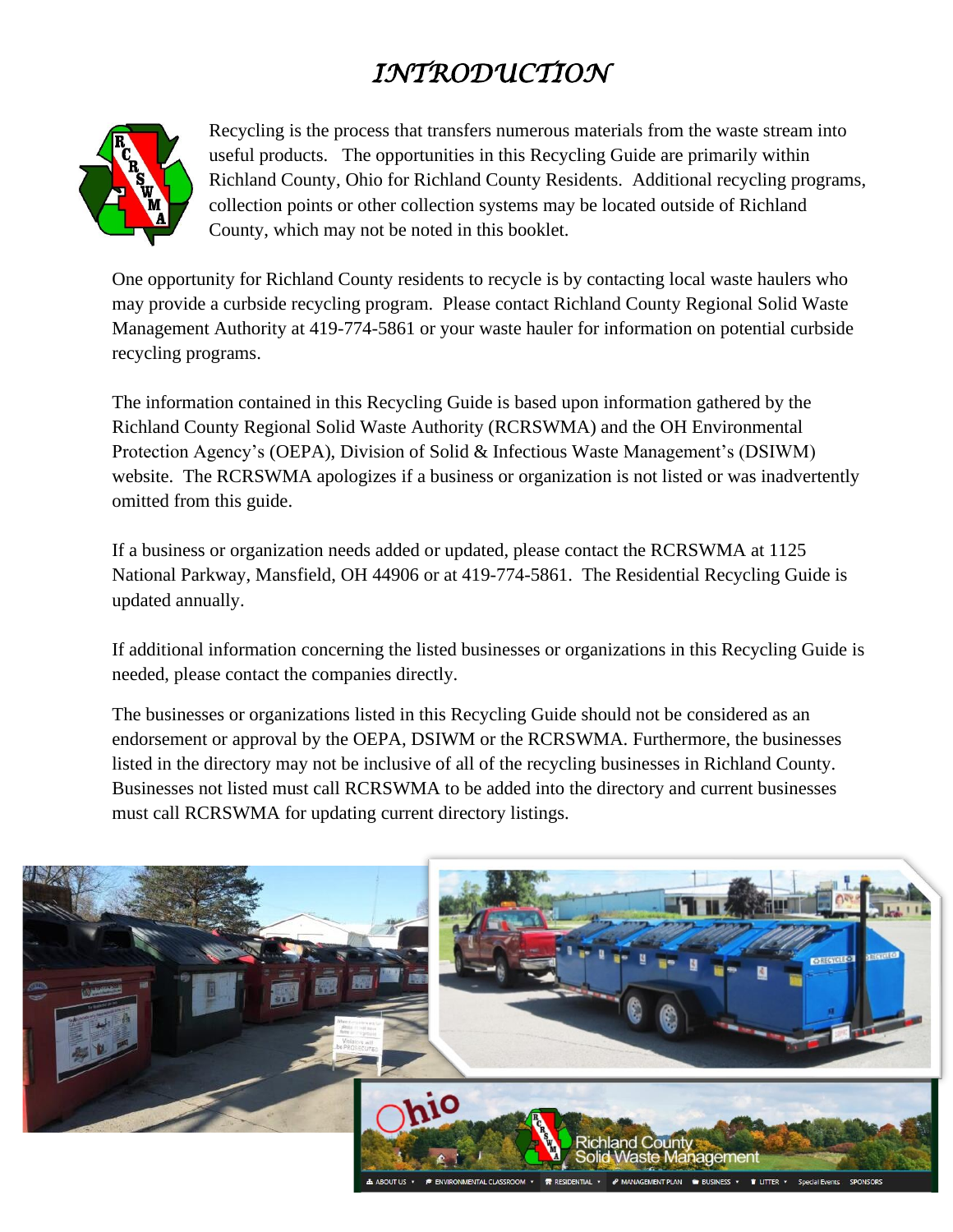| <b>TABLE OF CONTENTS</b>                                                       | Page   |
|--------------------------------------------------------------------------------|--------|
| Richland County Solid Waste Authority Recycling Drop-Off Locations             | 4      |
| Richland County Solid Waste Authority Drive Thru Collection Facility           | 5      |
| Richland County Solid Waste Authority "School Community Recycling as Partners" | 6      |
| <b>General Household Recyclables</b>                                           | 7      |
| Aluminum Cans/Scrap Aluminum<br>Antifreeze (Automotive)                        | 7<br>7 |
|                                                                                |        |
| <b>Automotive Fluids</b><br>Batteries (Lead Acid-Automotive)                   | 8<br>8 |
|                                                                                |        |
| Batteries (Lithium & Cell Button)                                              | 9      |
| Batteries (Rechargeable)                                                       | 9      |
| <b>Building &amp; Construction Reusable Supplies</b>                           | 9      |
| Cardboard                                                                      | 10     |
| <b>Cell Phones</b>                                                             | 10     |
| Computers/Televisions/Electronics                                              | 10     |
| Dead Animal Removal                                                            | 10     |
| <b>Fluorescent Light Bulbs</b>                                                 | 10     |
| Glass (Food & Beverage Containers Only)                                        | 11     |
| Landfills - Richland County                                                    | 11     |
| Motor Oil                                                                      | 11     |
| Motor Oil Filters                                                              | 12     |
| Paint                                                                          | 12     |
| Paper (And Shredding)                                                          | 12     |
| <b>Phone Books &amp; Directories</b>                                           | 12     |
| Plastics #1 & 2                                                                | 13     |
| <b>Plastic Grocery Bags</b>                                                    | 13     |
| <b>Prescription Medicine</b>                                                   | 13     |
| Propane/Oxygen Tanks                                                           | 13     |
| <b>Scrap Metals</b>                                                            | 14     |
| <b>Scrap Tires</b>                                                             | 14     |
| Shingles (Roofing)                                                             | 14     |
| Shoes/Clothing                                                                 | 14     |
| <b>Styrofoam/Packaging Peanuts</b>                                             | 14     |
| Transfer Stations - Richland County                                            | 15     |
| Vinyl Siding/PVC                                                               | 15     |
| <b>Waste Haulers (Richland County)</b>                                         | 15     |
| <b>Yard Waste Facilities</b>                                                   | 16     |
| <b>Recycling Search Engines</b>                                                | 16     |
| Bins for Events / Adopt A County Road                                          | 17     |
| Roadway Litter / Earth Stewardship                                             | 17     |
| Reduce and Reuse: Borrow from the Library of Things                            | 18     |
| Recycling Facts / Schedule a Presentation / School Grants                      | 18     |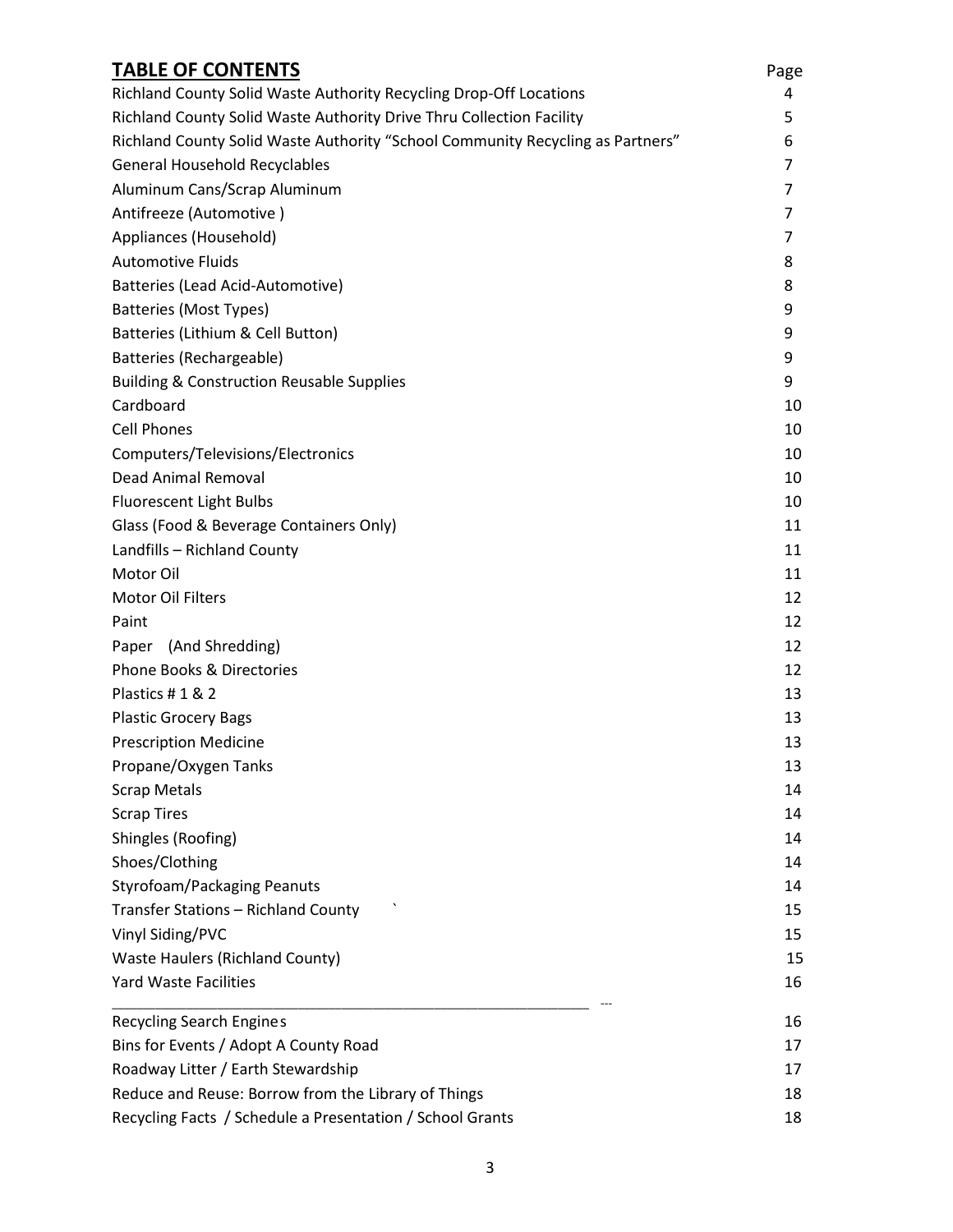#### **RICHLAND COUNTY REGIONAL SOLID WASTE MANAGEMENT AUTHORITY**

#### **RECYCLING DROP-OFF BOX LOCATIONS**

Items Accepted at these Locations: (Newspaper, Flattened Corrugated Cardboard, Plastics #1 & #2, Aluminum Cans & Tin Cans)

89 School Street & Ogle Street 466 State Route 603 Bellville, OH 44813 Shiloh, OH 44878

Butler Village Crestview High School Village Garage on Traxler Street 1575 State Route 96 Butler, OH 44822 Ashland, OH 44805

3761 Plymouth-Springmill Road 205 Mill Street Shelby, OH 44878 Lexington, OH 44904

Lucas Village **Millage** Millage Millage Millage Millage Millage Millage Millage Millage Millage Millage Millage M Front of Township Building on Union Street 2326 Park Avenue East Lucas, OH 44843 Mansfield, OH 44903

400 Trux Street 7025 Kuhn Road Plymouth, OH 44865 Shelby, OH 44875

Shelby, OH 44875 Mansfield, OH 44903

Weller Township Garage Adario and State Route 545 Mansfield, OH 44903

Bellville Village **Bloominggrove Township Garage** 

Jackson Township Garage Lexington Village Maintenance Garage

Plymouth High School **Plymouth Township Garage** 

Sharon Township Garage Springfield, Township Road Dept. 5141 State Route 61 618 State Route 314 South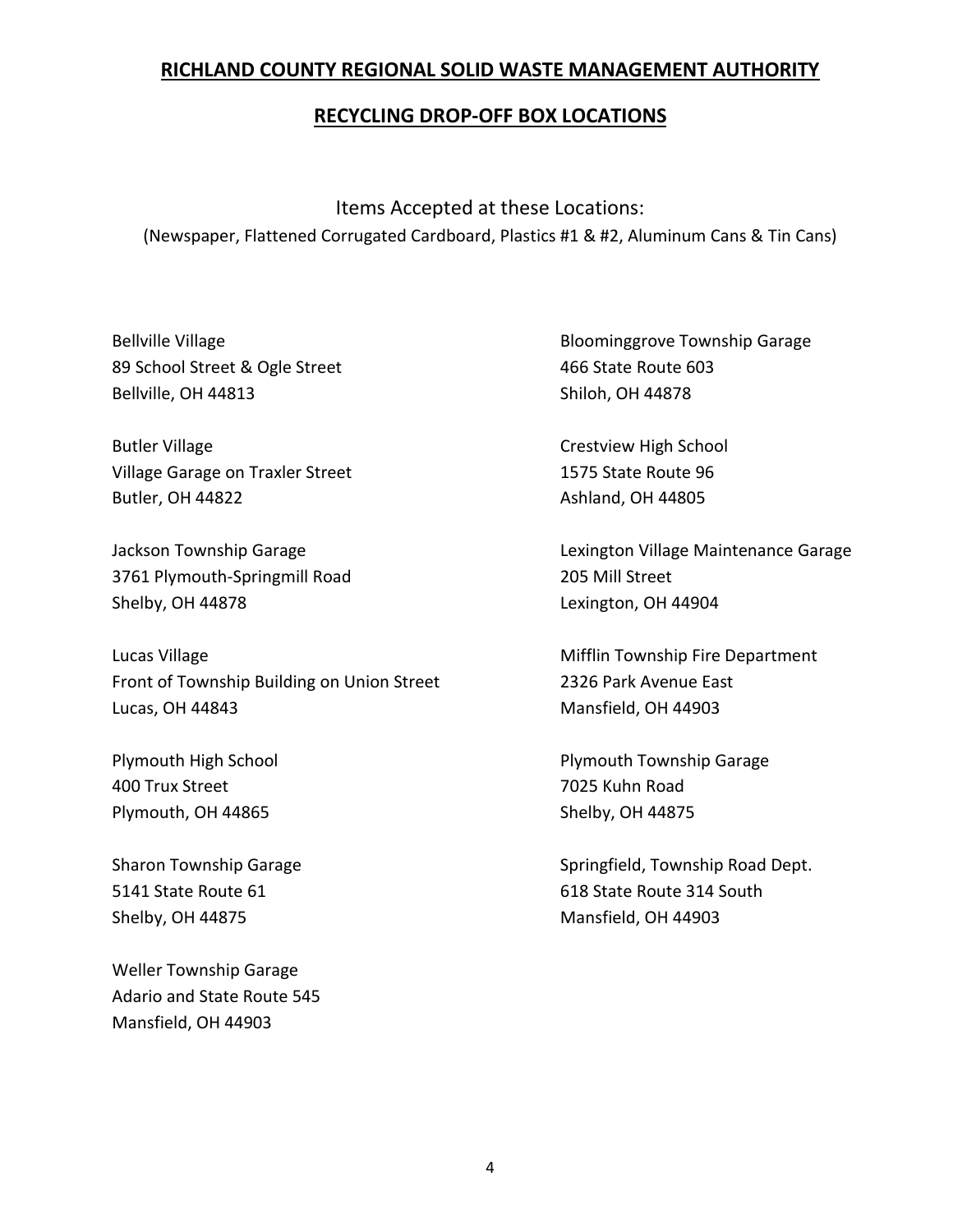#### **1125 National Parkway Drive-Through Collection Facility**

#### **Unsorted Items Accepted at this Location:**

Books (Soft Cover) Catalogs, Directories, Magazines Cartons – remove caps & straws (examples include milk, soup, & juice cartons) Glass (Food and Beverage Containers Only -any color) Mail and Mixed Office Paper Newspaper Plastic Bottles, Jugs and Tubs – reattach the lids before recycling! (some examples include drinking water and soda pop bottles, detergent, soap, vinegar and milk jugs, butter, sour cream, & yogurt containers)

#### **Sorted Items Accepted at this Location: (Keep the following items sorted Items and separate)**

Aluminum and Steel Cans [Appliances](https://www.richlandrecycles.com/?page_id=254) (small fee may apply) Batteries (Car/vehicle batteries and Rechargeable, Lithium and Button Cell Batteries only) Books (Hard Cover) **Cardboard** (Flattened, flattened and flattened) Cell Phones [Electronics](https://www.richlandrecycles.com/?page_id=254) (small fee may apply) [Fluorescent](https://www.richlandrecycles.com/?page_id=101) Bulbs and Tubes (small fee applies) [Scrap](https://www.richlandrecycles.com/?page_id=142) Tires (small fee applies) Shredded Paper

> Richland County Solid Waste Collection Facility 1125 National Parkway Mansfield, OH 44906 (419) 774-5861 www.richlandrecycles.com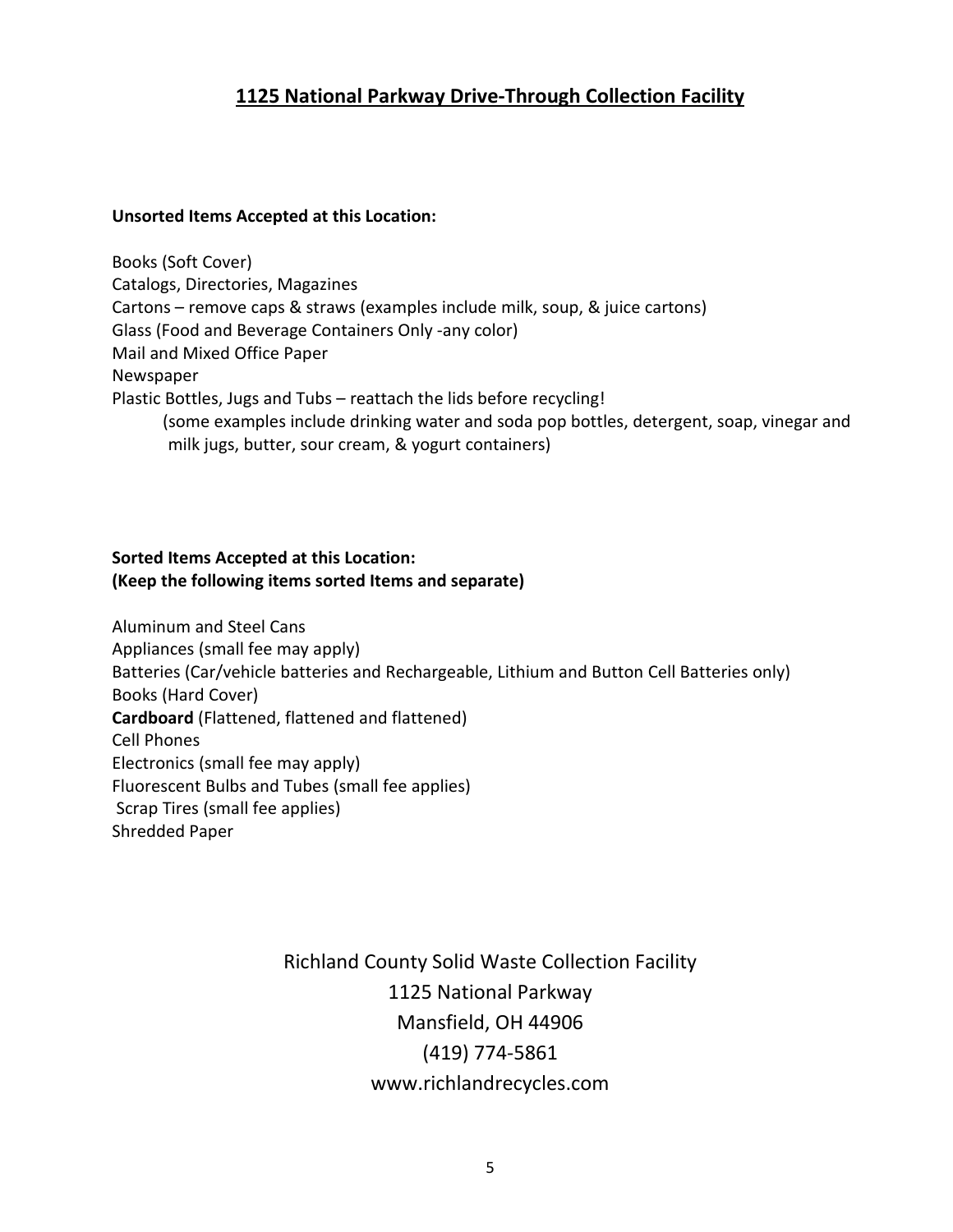#### Richland County Solid Waste Authority's School Community Recycling As Partners

#### **SCRAP Trailer Program**

(Generally, One 2 Hour School Collection per Month) Schools Receive Money from Recyclables

Sorted Items Accepted at Trailer Collections: Newspaper, Corrugated Cardboard, Plastics 1 and 2, Tin Cans & Aluminum Cans

1<sup>st</sup> Monday of the Month 1 Madison Eastview School at 2 pm Malabar Middle School at 2 pm

1<sup>st</sup> Wednesday of Month 1

1<sup>st</sup> Friday of the Month 2 Lexington Eastern Elementary School at 2 pm St. Mary's Catholic School, Mans. at 2 pm

2<sup>nd</sup> Tuesday of the Month 2 Shelby Auburn Elementary School at 2 pm Brinkerhoff Elementary (Maple Lake Park)

2<sup>nd</sup> Thursday of the Month 2001 2003 2004 2012 Lexington Western Elementary School at 2 pm St. Peters Elementary at 10 am & 2 pm

3<sup>rd</sup> Monday of the Month 3

3<sup>rd</sup> Wednesday of the Month 3

3 rd Friday of the Month 4

4 th Tuesday of the Month 4 Shelby Dowd's Elementary School at 12:30 pm Mansfield Senior High at 2 pm

4 th Thursday of the Month 4 Woodland Elementary School at 2 pm Shelby High School at 12 pm

1<sup>st</sup> Tuesday of the Month

1<sup>st</sup> Thursday of the Month Madison Middle School at 2 pm Mansfield Discovery School at 1 pm

2<sup>nd</sup> Monday of the Month

2<sup>nd</sup> Wednesday of the Month 2 pm

2<sup>nd</sup> Friday of the Month

3<sup>rd</sup> Tuesday of the Month 2 pm Madison South School at 2 pm Prospect Elementary School (Prospect Park)

3<sup>rd</sup> Thursday of the Month Shelby Middle School at 2 pm Crestview High School at 9:30am

4<sup>th</sup> Monday of the Month Mifflin Elementary School at 12 pm Mansfield Christian School at 10 am & 2 pm

4<sup>th</sup> Wednesday of the Month

4<sup>th</sup> Friday of the Month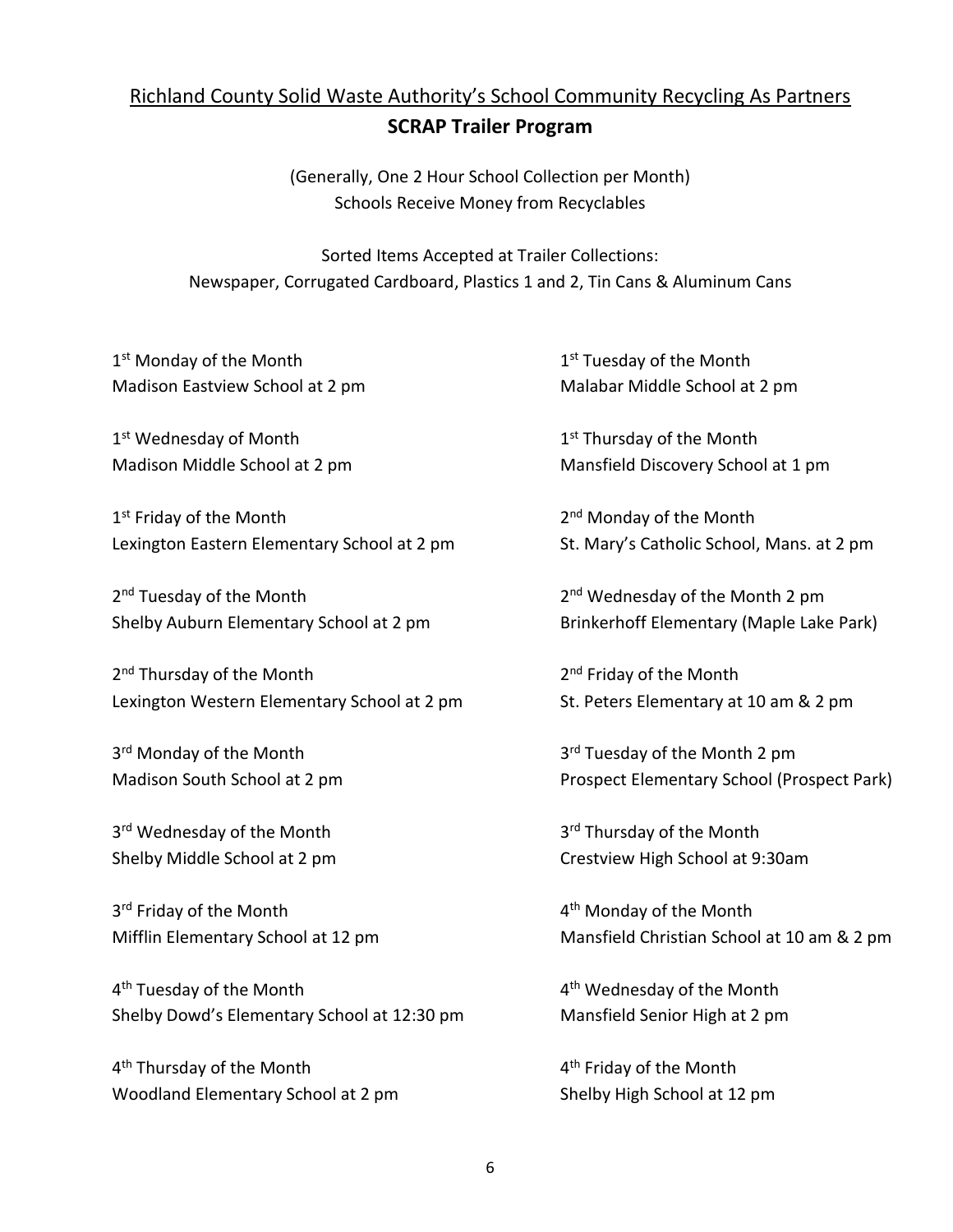#### **Local Businesses That Accept General Household Recyclables:**

Milliron Recycling, 2384 State Route 39, Mansfield, OH 44903 419-747-6522 (Call to verify Recyclables accepted) Omnisource, 1500 Old Bowman St, Mansfield, OH 44903 419-747-4733 (Call to verify Recyclables accepted) Richland County Solid Waste, 1125 National Parkway, Mansfield, OH 44903 419-774-5861 [www.richlandrecycles.com](http://www.richlandrecycles.com/) (Call to verify Recyclables accepted) Rumpke Recycling, 621 Newman St, Mansfield, OH 44902 419-774-5613 (Call to verify Recyclables accepted)

#### **Aluminum Cans/Scrap Aluminum**

Aluminum & Metal Exchange, 515 Ashland Road, 515 Ashland Road, Mansfield, OH 44905 419-522-3965 Milliron Recycling, 2384 State Route 39, Mansfield, OH 44903 419-747-6522 OMNISOURCE, 1500 Old Bowman Street, Mansfield, OH 44903 419-747-4733 Richland County Solid Waste, 1125 National Parkway, Mansfield, OH 44906 419-774-5861 [www.richlandrecycles.com](http://www.richlandrecycles.com/) Rumpke Recycling, 621 Newman Street, Mansfield, OH 44902 419-774-5613

#### **Antifreeze**

Firestone Complete Auto Care, 1282 Park Avenue West, Mansfield, OH 44906 419- 528-8896 (Limit 3 gallons per day)

#### **Appliances (Household)**

Goodwill Industries, 2154 West Fourth Street, Ontario, OH 44906 419-529 2114 (Small appliances only in working condition) Milliron Recycling, 2384 State Route 39, Mansfield, OH 44903 419-747-6522 OMNISOURCE, 1500 Old Bowman Street, Mansfield, OH 44903 419-747-4733 (Scrap appliances) Revival Thrift Store, 1099 West 4th Street, Mansfield, OH 44906 419-529 2114 (Small appliances only in working condition) Richland County Solid Waste, 1125 National Parkway, Mansfield, OH 44906 419-774-5861 [www.richlandrecycles.com](http://www.richlandrecycles.com/) Volunteers of America Thrift Store, 12080 Park Avenue West, Mansfield, OH 44906 419-528-3038 (Small appliances only in working condition)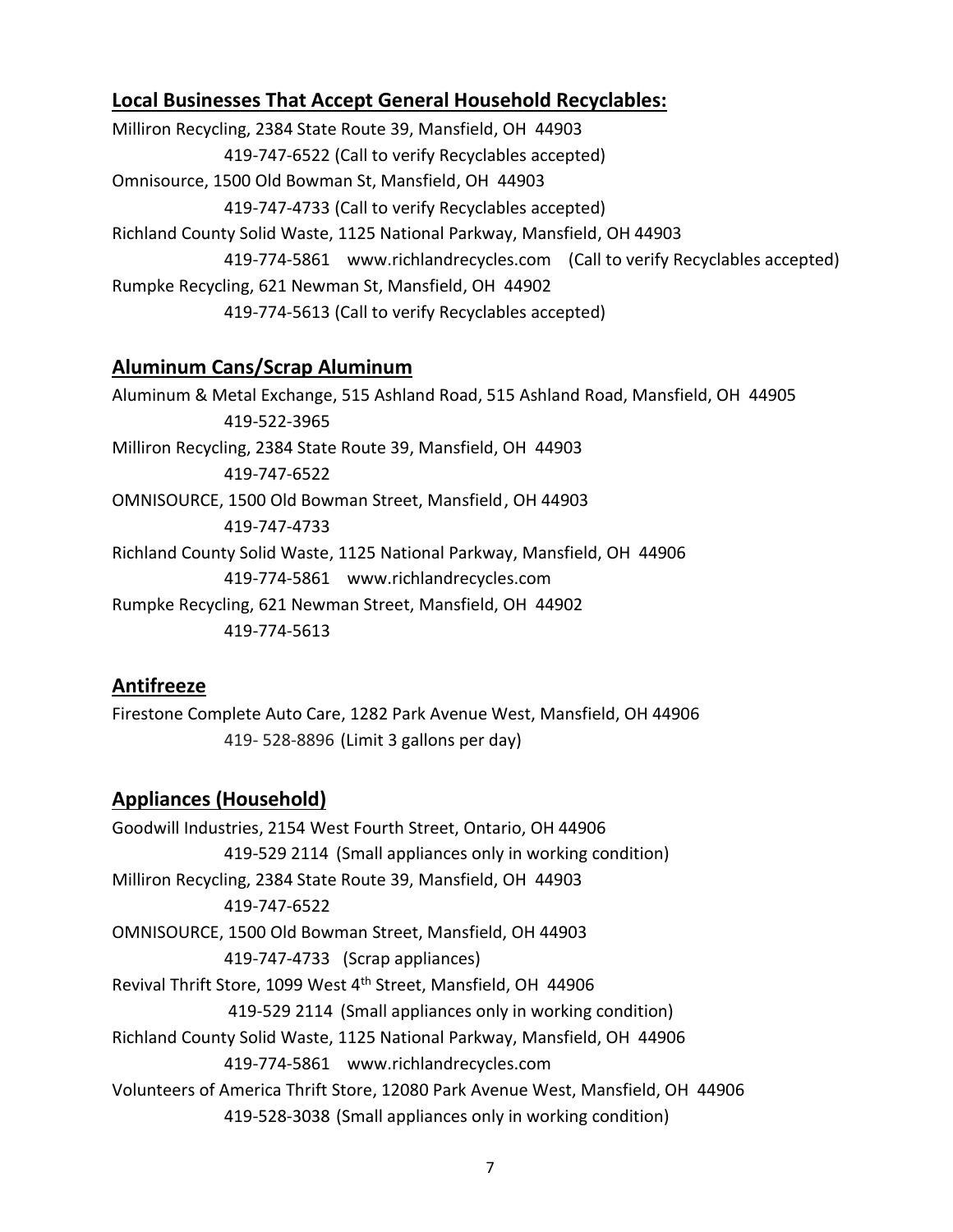#### **Automotive Fluids**

Advance Auto Parts, Mansfield 177 Lexington Avenue, 44907 419-522-0501 1370 U.S. Route 42, 44903 419-589-5843 976 West Fourth Street, 44906 419-528-4480 Advance Auto Parts, 288 Mansfield Avenue, Shelby, OH 44875 419-342-2062

#### **Batteries (Lead Acid Car Batteries)**

Advance Auto Parts, Mansfield 177 Lexington Avenue, 44907 419-522-0501 1370 U.S. Route 42, 44903 419-589-5843 976 West Fourth Street, 44906 419-528-4480 Advance Auto Parts, 288 Mansfield Avenue, Shelby, OH 44875 419-342-2062 Aluminum & Metal Exchange, 515 Ashland Road, Mansfield, OH 44905 419-522-3965 Interstate Battery of NC OH, 320 North Mulberry Street, Mansfield, OH 44902 419-526-1570 Lesch Battery & Power Solutions, 2744 Lexington Avenue, Lexington, OH 44904 419-884-0219 OMNISOURCE, 1500 Old Bowman Street, Mansfield, OH 44903 419-747-4733 O'Reilly Auto Parts, Mansfield 861 Park Avenue West, 44906 419-526-9000 1286 Ashland Road, 44905 419-524-2745 O'Reilly Auto Parts, 222 Mansfield Ave, Shelby, OH 44875 567-275-0800 Pep Boys Automotive Supercenter, 490 Lexington Springmill Road North, Mansfield, OH 44906 419-529-9455 Richland County Solid Waste Authority, 1125 National Parkway, Mansfield, OH 44906 419-774-5861 [www.richlandrecycles.com](http://www.richlandrecycles.com/)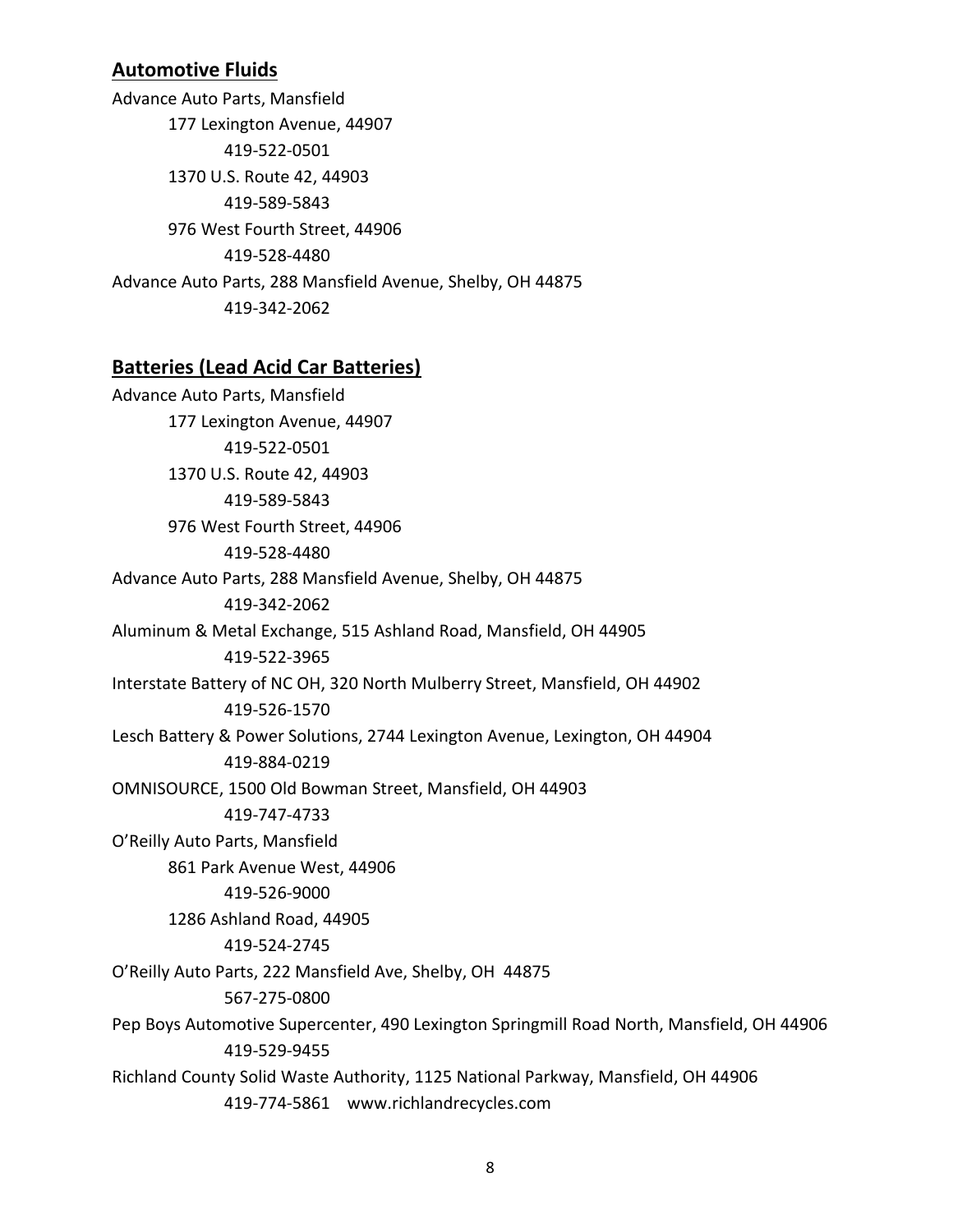#### **Batteries – all types (call for restrictions)**

Battery Solutions, www.batterysolutions.com 800-852-8127 Call2Recycle, [www.call2recycle.org](http://www.call2recycle.org/) 877-723-1297 Retriev Technologies, The Big Green Box, 265 Quarry Rd SouthEast, Lancaster, OH 43130

877-461-2345 Types: All (mail back program)

#### **Batteries (Lithium & Button Cells)**

Call2Recycle, [www.call2recycle.org](http://www.call2recycle.org/) 877-723-1297 Lowes, 2168 US Highway 68 South, Bellefontaine, OH 43311 937-599-4000 [www.Lowes.com](http://www.lowes.com/) Retriev Technologies, The Big Green Box, 265 Quarry Rd SouthEast, Lancaster, OH 43130

877-461-2345 Types: All (mail back program)

Richland County Solid Waste Authority, 1125 National Parkway, Mansfield, OH 44906 419-774-5861 [www.richlandrecycles.com](http://www.richlandrecycles.com/)

#### **Batteries (Rechargeable)**

Advance Auto Parts, Mansfield 177 Lexington Avenue, 44907 419-522-0501 1370 U.S. Route 42, 44903 419-589-5843 976 West Fourth Street, 44906 419-528-4480 Advance Auto Parts, 288 Mansfield Avenue, Shelby, OH 44875 419-342-2062 Best Buy, 2175 Walker Lake Rd, Ontario, OH 44903 419-747-1559 Interstate Batteries, 1699 W 4th St, Ontario, OH 44906 419-526-1570 Lesch Battery & Power Solutions, 2744 Lexington Avenue, Lexington, OH 44904 419-884-0219 Retriev Technologies, The Big Green Box, 265 Quarry Rd SouthEast, Lancaster, OH 43130 877-461-2345 Types: All (mail back program) Richland County Solid Waste, 1125 National Parkway, Mansfield, OH 44906 419-774-5861 [www.richlandrecycles.com](http://www.richlandrecycles.com/)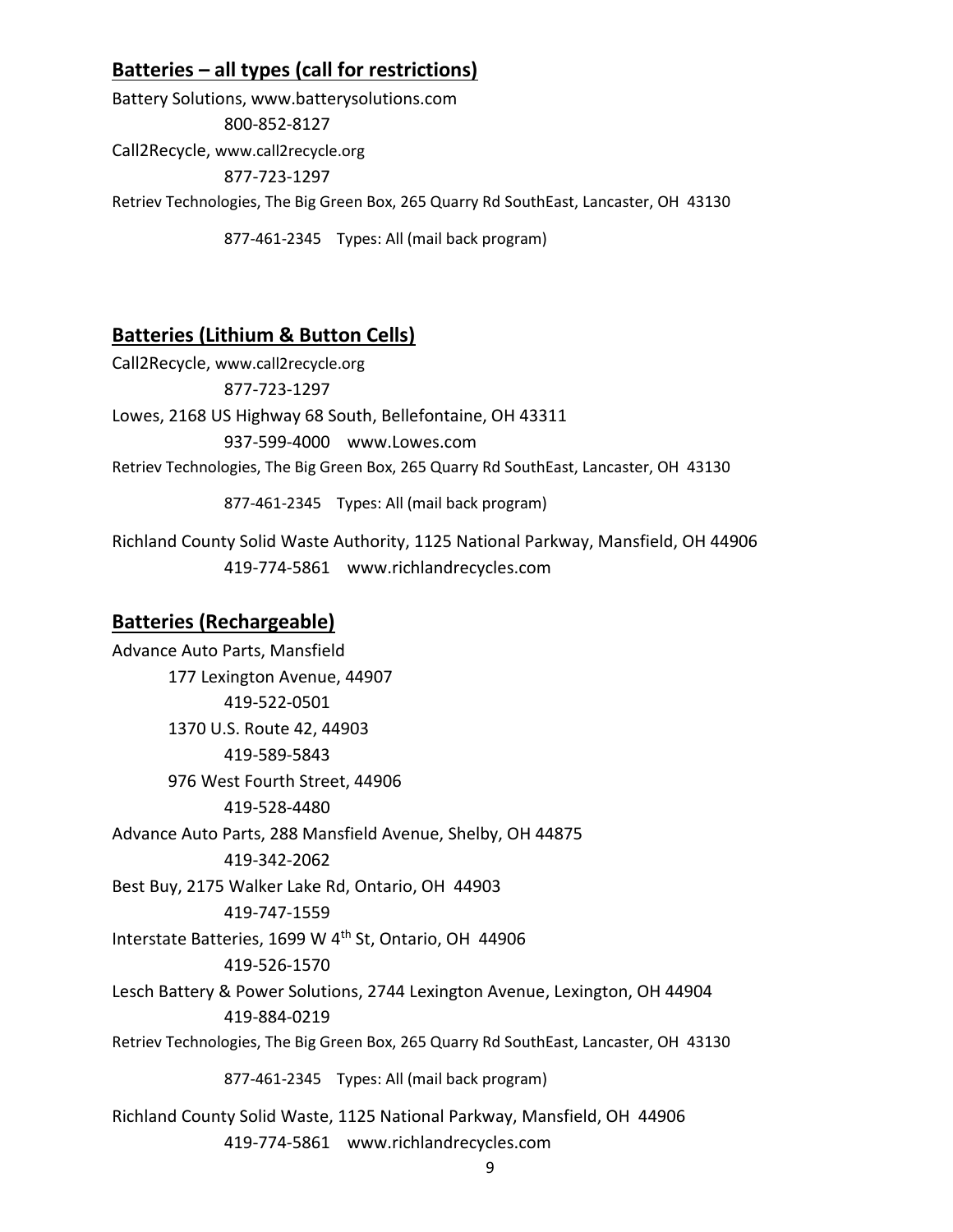#### **Building & Construction Supplies (Reusable Items)**

Habitat for Humanity ReStore, 115 Park Avenue West, Mansfield, OH 44902 419-524-8361 / 419-524-2860 (reusable paint & materials) Integrity Excavating II, 1614 East 40<sup>th</sup> Street, Bellville, OH 44103 419-886-3909 (collect/sell dirt, concrete & asphalt products)

#### **Cardboard**

Milliron Recycling, 2384 State Route 39, Mansfield, OH 44903 419-747-6522 Richland County Solid Waste, 1125 National Parkway, Mansfield, OH 44903 419-774-5861 [www.richlandrecycles.com](http://www.richlandrecycles.com/)  Rumpke Recycling, 621 Newman St, Mansfield, OH 44902 419-774-5613

#### **Cell Phones**

Best Buy, 2175 Walker Lake Rd, Mansfield, OH 44906 419-747-1559 Cell phone retailers (ask when purchasing a new phone) [www.call2recycle.org](http://www.call2recycle.org/) RenTek, 922 West 4th Street, Ontario, OH 44906 614-223-1530 Richland County Solid Waste, 1125 National Parkway, Mansfield, OH 44903 419-774-5861 [www.richlandrecycles.com](http://www.richlandrecycles.com/) 

#### **Computers/TVs/Electronics**

Best Buy, 2175 Walker Lake Rd, Mansfield, OH 44906 419-747-1559 RenTek, 922 West 4th Street, Ontario, OH 44906 614-223-1530 Richland County Solid Waste, 1125 National Parkway, Mansfield, OH 44903 419-774-5861 [www.richlandrecycles.com](http://www.richlandrecycles.com/)  Richland Newhope Industries, Inc., 150 East 4<sup>th</sup> Street, Mansfield, OH 44901 419-774-4409 [www.rnewhope.org](http://www.rnewhope.org/) 

#### **Dead Animal Removal**

J.P. Wildlife Services, 49 Florence Avenue, Mansfield, OH 44907 419-610-6085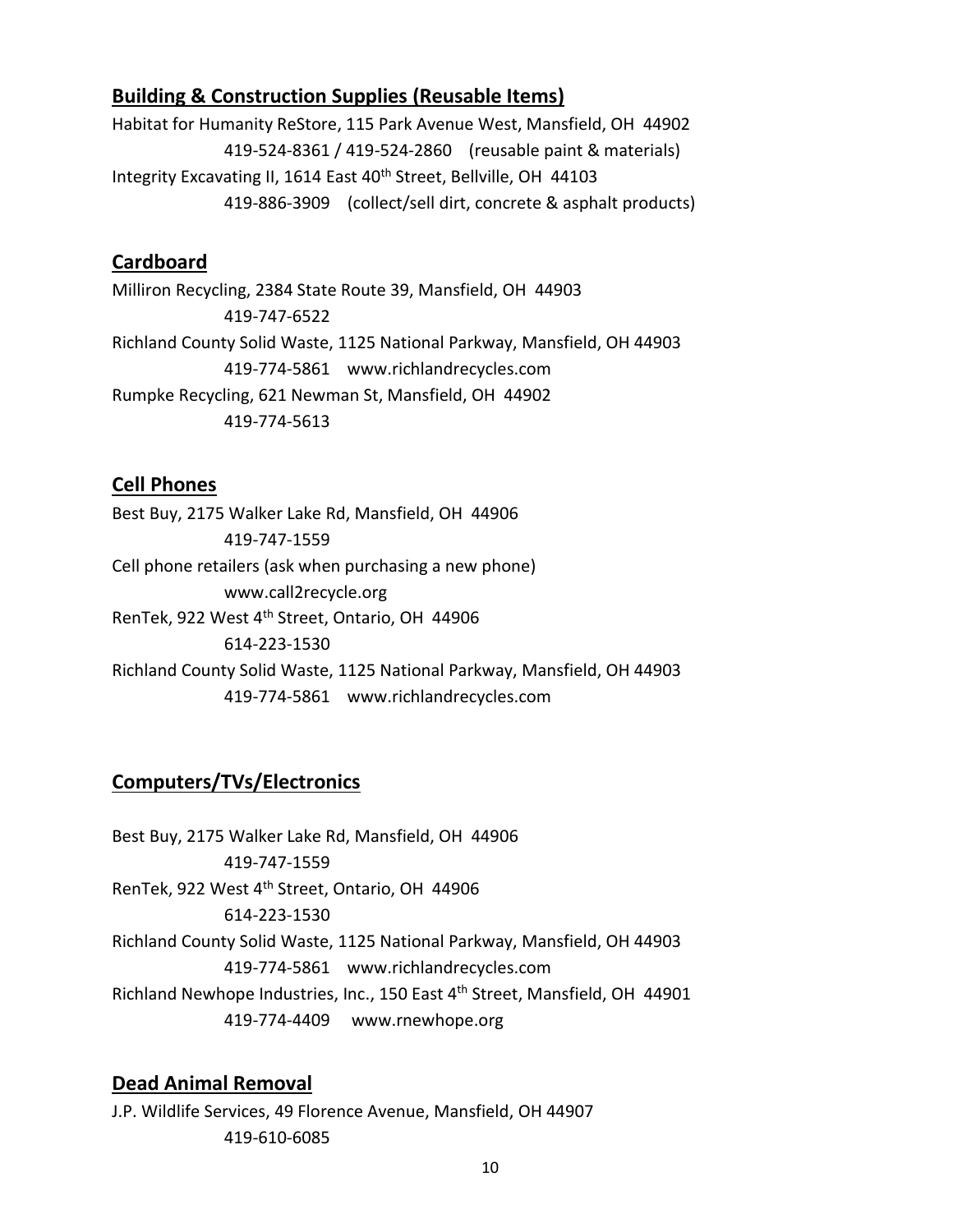#### **Fluorescent Light Bulbs**

Richland County Solid Waste, 1125 National Parkway, Mansfield, OH 44903 419-774-5861 [www.richlandrecycles.com](http://www.richlandrecycles.com/) 

#### **Glass – Food & Beverage Only** – *Sort by Color*

Richland County Solid Waste, 1125 National Parkway, Mansfield, OH 44903 419-774-5861 [www.richlandrecycles.com](http://www.richlandrecycles.com/) 

#### **Landfills in Richland County**

Noble Road Landfill, 170 Noble Road East, Shiloh, OH 44878, CID #36417 419-895-0058

**Motor Oil** – *General limit is 5 Gallons per customer per day* Advance Auto Parts, Mansfield 177 Lexington Avenue, 44907 419-522-0501 1370 U.S. Route 42, 44903 419-589-5843 976 West Fourth Street, 44906 419-528-4480 Advance Auto Parts, 288 Mansfield Avenue, Shelby, OH 44875 419-342-2062 AUTOZONE, Mansfield 760 Park Avenue West, 44906 419-525-7050 1209 Ashland Road, 44905 419-589-2707 Firestone Complete Auto Care, 1282 Park Avenue West, Mansfield, OH 44906 419-989-6193 (Limit 3 gallons per customer per day) O'Reilly Auto Parts, Mansfield 861 Park Avenue West, 44906 419-526-9000 1286 Ashland Road, 44905 419-524-2745 O'Reilly Auto Parts, 222 Mansfield Ave, Shelby, OH 44875 567-275-0800 Pep Boys Automotive Supercenter, 490 Lexington Springmill Rd N, Ontario, OH 44906 419-529-9455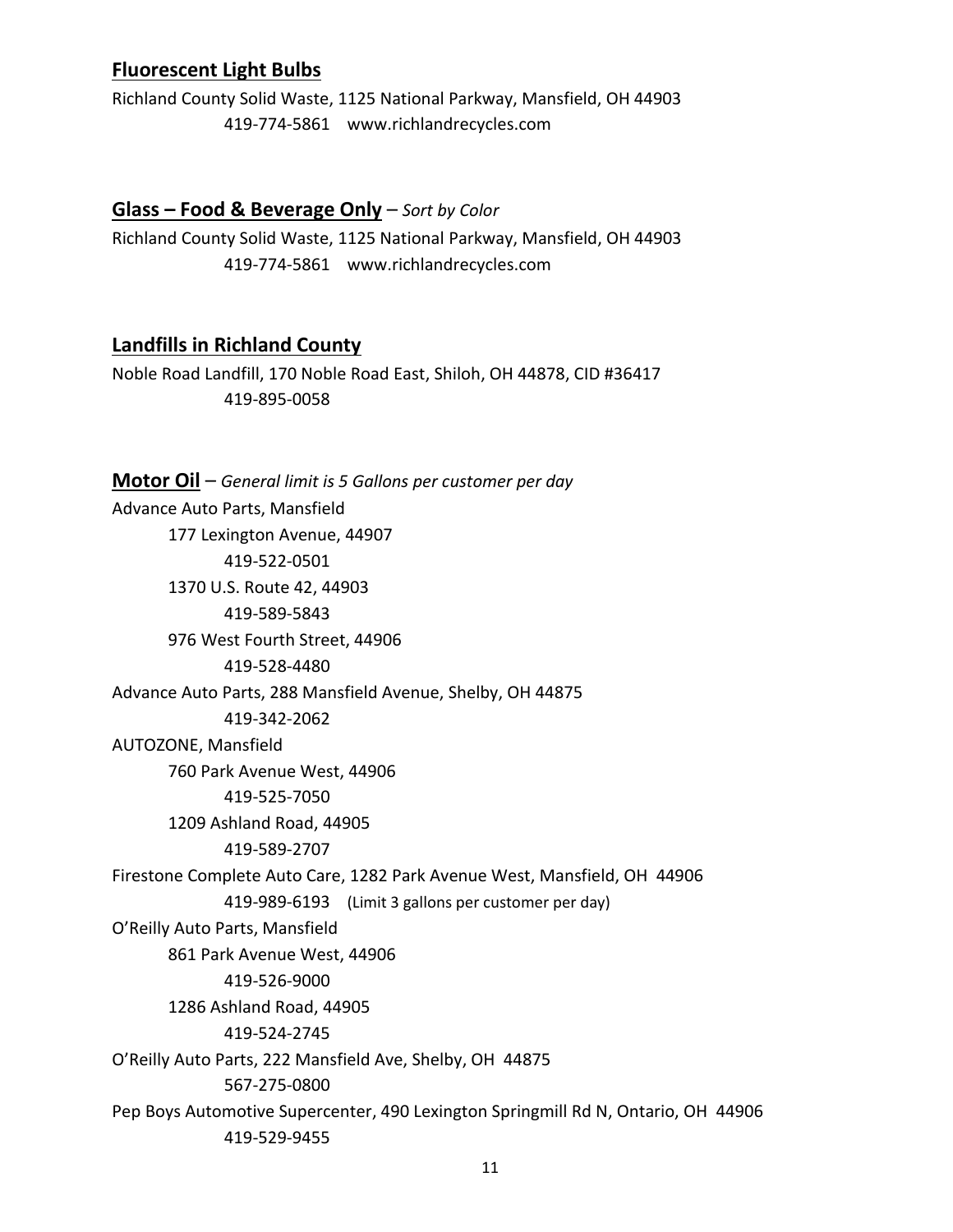#### **Motor Oil Filters**

Advance Auto Parts, Mansfield 177 Lexington Avenue, 44907 419-522-0501 1370 U.S. Route 42, 44903 419-589-5843 976 West Fourth Street, 44906 419-528-4480 Advance Auto Parts, 288 Mansfield Avenue, Shelby, OH 44875 419-342-2062 O'Reilly Auto Parts, Mansfield 861 Park Avenue West, 44906 419-526-9000 1286 Ashland Road, 44905 419-524-2745 O'Reilly Auto Parts, 222 Mansfield Ave, Shelby, OH 44875 567-275-0800

#### **Paint**

American Paint Recyclers, 1235 Industrial Drive, Van Wert, OH 45891 888-978-6558, (Latex and Oil-based paints, Stains and Sealers)

#### **Paper**

Milliron Recycling, 2384 State Route 39, Mansfield, OH 44903 419-747-6522 Richland County Solid Waste, 1125 National Parkway, Mansfield, OH 44903 419-774-5861 [www.richlandrecycles.com](http://www.richlandrecycles.com/)  Richland Newhope Industries, Inc., 150 East 4<sup>th</sup> Street, Mansfield, OH 44901 419-774-4409 [www.rnewhope.org](http://www.rnewhope.org/) (Paper Shredding) Rumpke Recycling, 621 Newman St, Mansfield, OH 44902 419-774-5613

#### **Phone Books & Directories**

Milliron Recycling, 2384 State Route 39, Mansfield, OH 44903 419-747-6522 Richland County Solid Waste, 1125 National Parkway, Mansfield, OH 44903 419-774-5861 [www.richlandrecycles.com](http://www.richlandrecycles.com/)  Rumpke Recycling, 621 Newman St, Mansfield, OH 44902 419-774-5613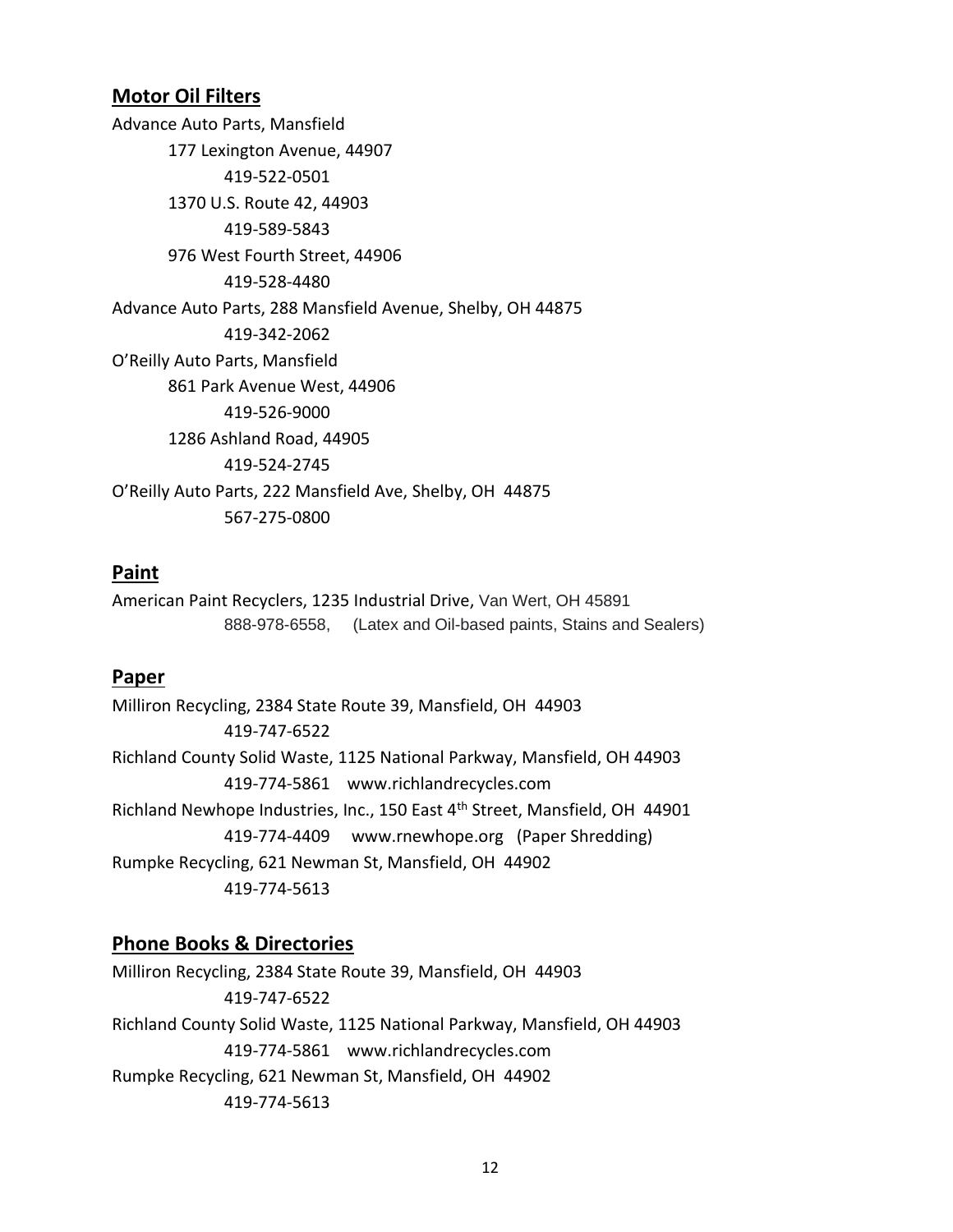#### **Plastic Recyclers (Numbers 1 & 2)**

Milliron Recycling, 2384 State Route 39, Mansfield, OH 44903 419-747-6522 Richland County Solid Waste, 1125 National Parkway, Mansfield, OH 44903 419-774-5861 [www.richlandrecycles.com](http://www.richlandrecycles.com/)  Rumpke Recycling, 621 Newman St, Mansfield, OH 44902 419-774-5613

#### **Plastic Grocery Bags/Food Wrappers**

Kroger Food & Pharmacy, Mansfield 1060 Ashland Road, 44905 419-589-3147 1240 Park Avenue West, 44906 419-528-1860 1500 Lexington Avenue, 44907 419-756-6049 Meijer Inc., 1355 Lexington Springmill Road N, Ontario, OH 44906 419-747-8300 Wal-Mart Super Center, 2485 Possum Run Road, Mansfield, OH 44903 419-756-2850 Wal-Mart Super Center, 359 Lexington Springmill Road N, Ontario, OH 44906 419-529-2950

Find a Drop Off Location for Plastic Film/plastic grocery bag recycling at <https://www.plasticfilmrecycling.org/recycling-bags-and-wraps/find-drop-off-location/>

#### **Prescription Medicine**

Avita, Main Lobby, 715 Richland Mall, Ontario, OH 44906 567-307-7557 Mansfield Police Department, Main Lobby, 30 N Diamond St, Mansfield, OH 44902 Mansfield/Richland County Public Library, 43 West Third St, Mansfield, OH 44902 419-521-3100 (Offers Deterra Bags/Drug Deactivation Bags for free) Medical Waste Pros Mailback Programs 888-755-6370 [www.medicalwastepros.com/medical-waste-disposal/](http://www.medicalwastepros.com/medical-waste-disposal/)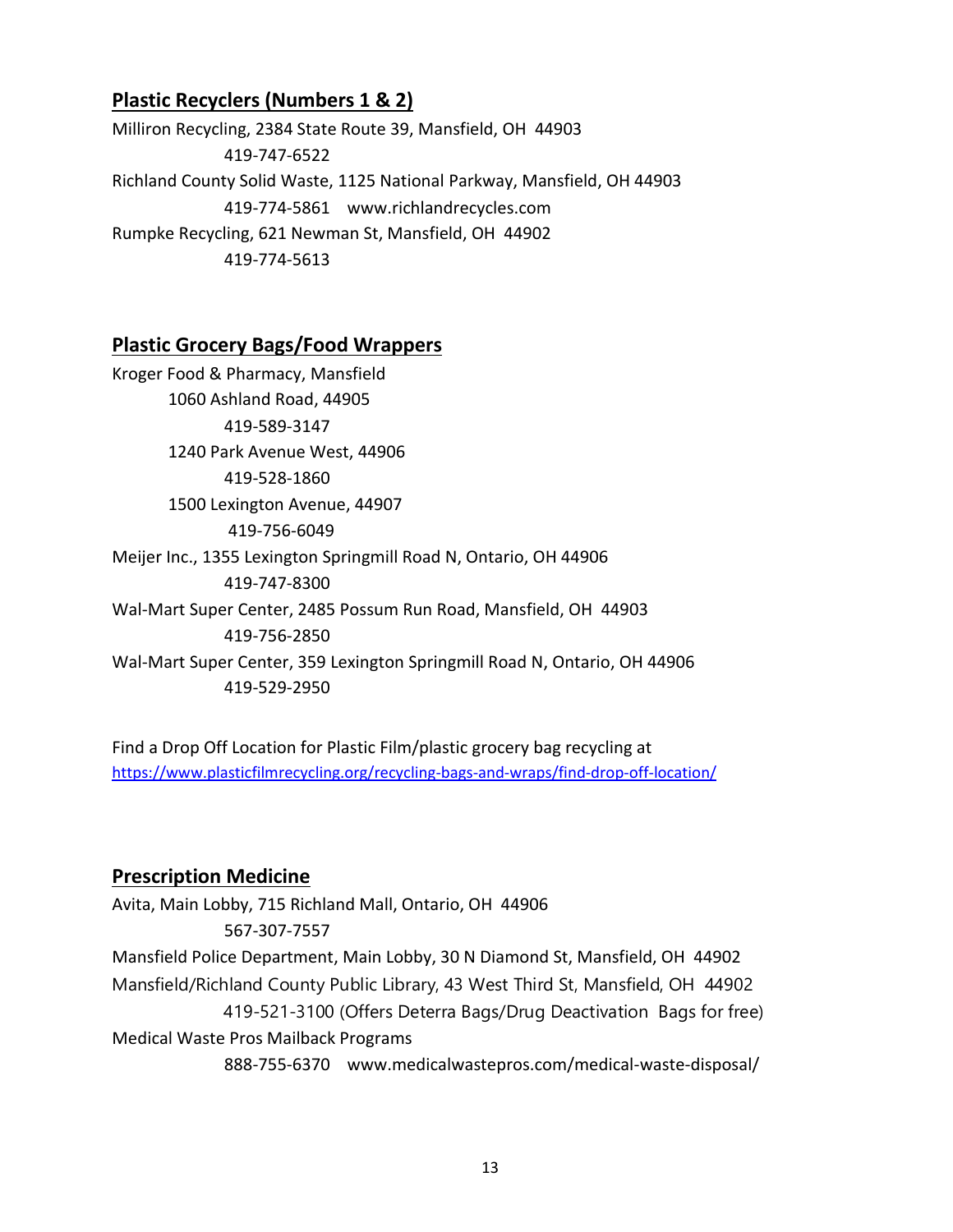#### **Propane /Oxygen Tanks**

A & M Fire and Safety Protection, 500 East Main Street, Ashland, OH 44805 419-289-0585 (Propane/Helium/Oxygen Tanks) Blue Rhino, for unused propane tanks only, search for a free local drop-off recycling location at [www.bluerhino.com](http://www.bluerhino.com/) or use the search words [Recycling tips for unwanted propane tanks.](https://www.bluerhino.com/about/rhino-feed/recycling-tips?fbclid=IwAR3hRyzxnl1kYH8p0KwgI13TtniHvF4-lYfmvcgAOyLaJihBdKNcp9MUakw) Leave old tank beside a Blue Rhino display for pickup and recycling. Sims Brothers Recycling, 1011 South Street, Marion, OH 43302 740-387-9041 or 800-536-7465

#### **Scrap Metals (Ferrous & Non-Ferrous)**

Aluminum & Metal Exchange, 515 Ashland Road, Mansfield, OH 44905 419-522-3965 Milliron Recycling, 2384 State Route 39, Mansfield, OH 44903 419-747-6522 (Call to verify Recyclables accepted) Omnisource, 1500 Old Bowman St, Mansfield, OH 44903 419-747-4733 (Call to verify Recyclables accepted) Rumpke Recycling, 621 Newman St, Mansfield, OH 44902 419-774-5613 (Call to verify Recyclables accepted)

#### **Scrap Tires**

Richland County Solid Waste, 1125 National Parkway, Mansfield, OH 44903 419-774-5861 [www.richlandrecycles.com](http://www.richlandrecycles.com/)  Rumpke Recycling, 621 Newman St, Mansfield, OH 44902 419-774-5613

#### **Shingles (Roofing)**

Green Machine Shingle Recycling, LLC, 10439 Sparta Rd, Fredericktown, OH 43019 740-694-4677

**Shoes/Clothing** – *Look for Numerous Drop Box Locations throughout Richland County*

Goodwill Industries, Mansfield 1280 Lexington Ave, 44906 567-215-0200 2154 West Fourth Street, 44903 419-529-2114 Revival Thrift Store, 1099 West Forth St, Mansfield, OH 44906 419-529-5222 Salvation Army Thrift Store, 47 South Main Street, Mansfield, OH 44903 419-525-2912 Volunteers of America Thrift Store, 2154 West Fourth Street, Mansfield, OH 44906 419-528-3038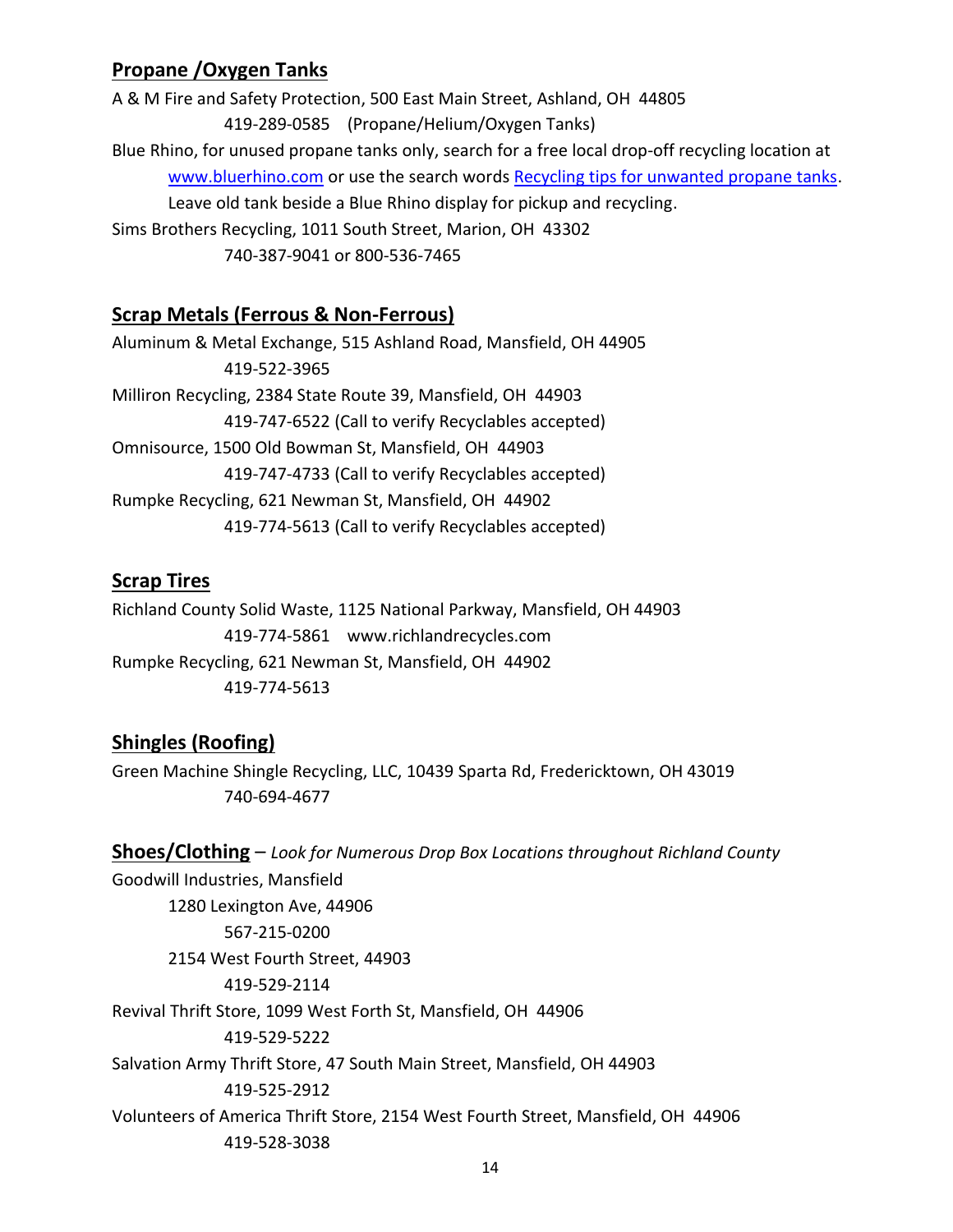**Styrofoam/Packaging Peanuts** - No food containers or containers that had food in them

Postnet, 343 Milltown Suite A, Wooster, OH 44691 330-345-7447 (Call to Verify) Phoenix Recycling, Inc., 659 Marion Road, Columbus, OH 43207, 614-443-4801 (Call to Verify)

#### **Transfer Station**

Rumpke Richland County Transfer Station, 621 Newman Street, Mansfield, OH 44902 419-774-5613, CID #36496

#### **Vinyl Siding/PVC Recycler**

RETURN POLYMERS, 400 Westlake Drive, Ashland, OH 44805 419-289-1998

#### **Waste Haulers-Richland County**

B&C Rubbish, Bellville 419-886-4520 Garbage Guys Who Care, Mansfield 419-522-9018 *Kurtz Roll-Off Dumpster Service\* Mansfield* 419-892-2440 *Kurtzman Sanitation\* Crestline, OH 44827* 419-683-3921 *DNS Roll Off Dumpsters\* Mansfield* 419-631-2638 Mid State Waste, Shauck 419-362-1446 *Monn's Trash Removal\* Shelby* 419-347-1871 *Rumpke\* Mansfield* 419-747-6900 Shaw & Company, Shiloh 419-522-1215 *\*Roll Off Dumpster Services* Special T Hauling, Mansfield 419-589-5085 *Stantz Enterprises, LLC\*, Mansfield* 419-589-8866 *Trashmasters\* Mansfield* 419-522-8339 *Wright Refuse\* Bellville, OH 44813* 419-886-2665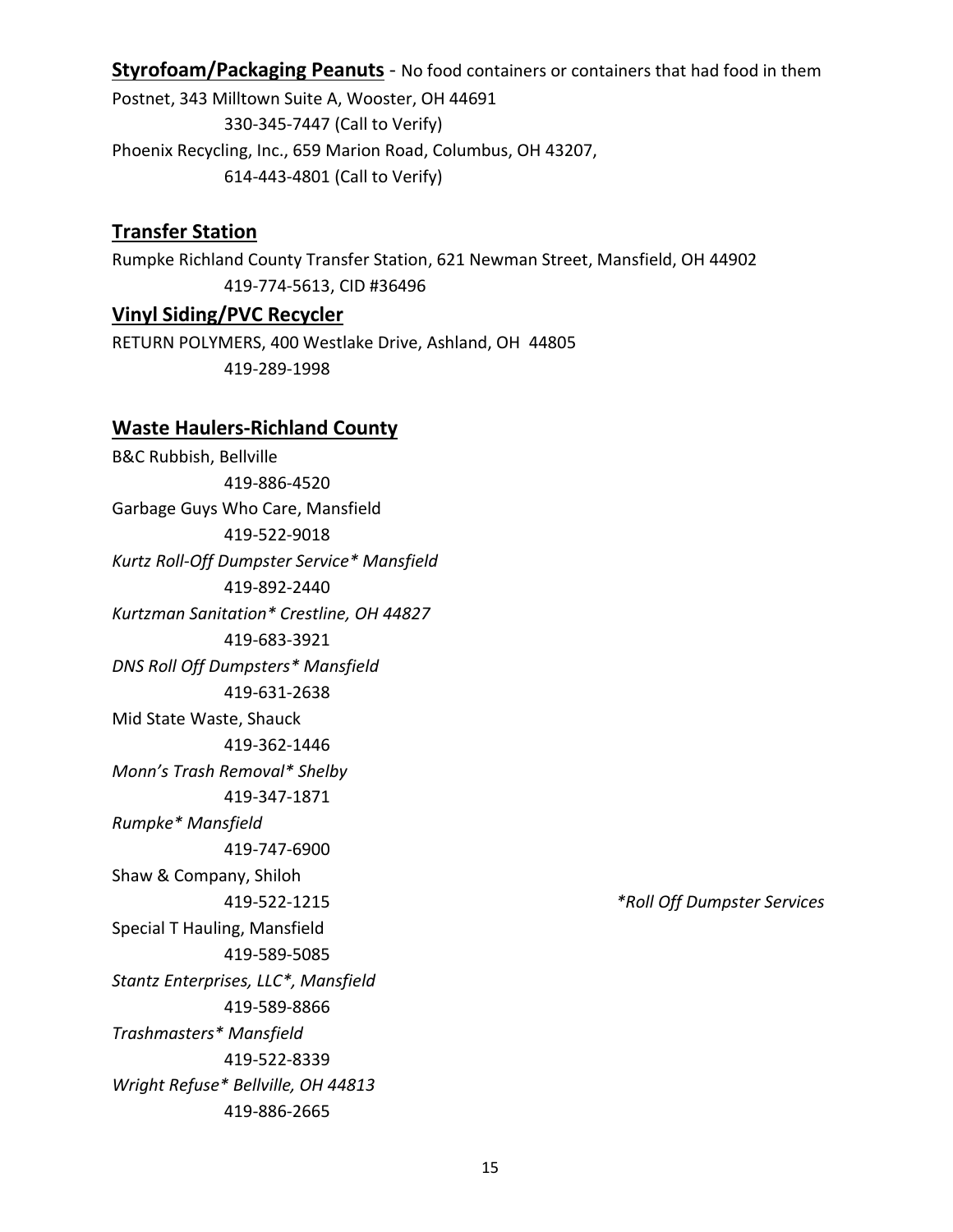#### **Yard Waste Facility**

Richland County Solid Waste, Compost Facility, 441 Cairns Rd, Mansfield, OH 44903 419-774-5861 [www.richlandrecycles.com](http://www.richlandrecycles.com/)  Willowdell Nursery Yard Waste, 1398 U. S. 42, Ashland, OH 44805 419-289-0606

#### **For miscellaneous items to recycle, refer to the following recycling search engines**

**www.earth911.org** is a comprehensive website which a detailed database of recyclers available in the United States. The site has updates with the latest database. The search can be based on the recycler, recycling material, area or city.

**Richland Public Health** offers local community information on recycling. Their website is: <https://richlandhealth.org/our-community/recycle-richland-and-where/>

#### **Hosting an Event?**

Richland County Solid Waste offers Recycling Bins for Consumer and Community Events. For more information, call 419-774-5861.



#### **Adopt A County Road**

The Adopt A County Road Program allows volunteer groups to adopt a two-mile stretch of County Road in Richland County. The program is free and is designed to help keep litter off the roads, providing stewardship to Richland County's roadways.

Groups are asked to adopt a stretch of county road for two years with 4 minimum litter pickups per year. Volunteers are not paid to pick up litter.

**Richland County Solid Waste will provide safety training, trash bags, disposable safety vests and two personalized signs to be used at the beginning of the two-mile section. For more information about adopting a county road, please call 419-774-5861.**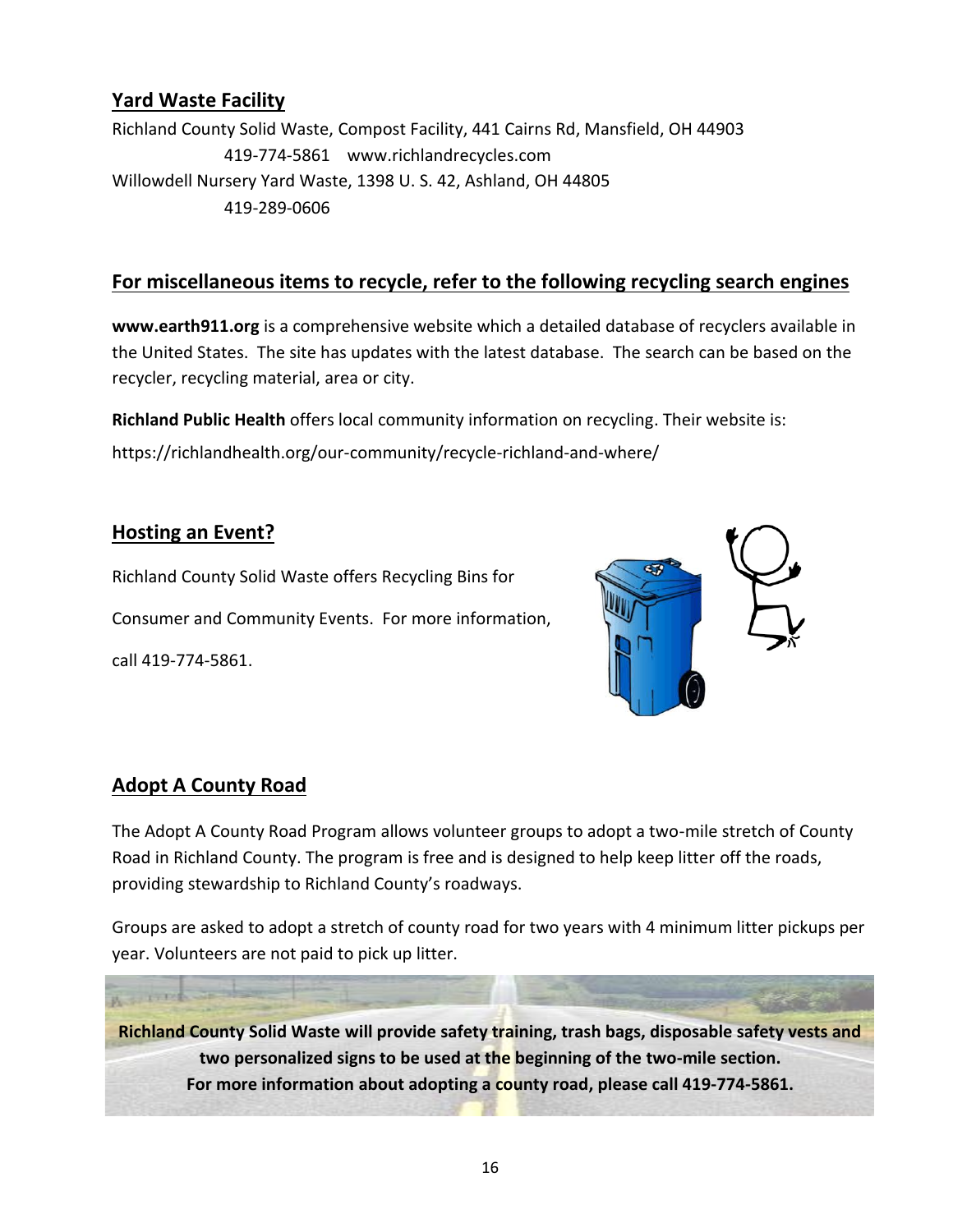# **ROADWAY LITTER**

- 1. Litter affects everyone in Richland County.
- 2. Litter destroys the beauty of our communities.
- 3. Litter can be washed into waterways and into groundwater causing environmental damage.



4. Neighborhoods that are heavily littered may experience more vandalism or other crimes.



- 5. Litter impacts real estate values and hinders economic development.
- 6. Government and business spend large sums of money for roadside litter cleanups.
- 7. Litter can be prevented by simply acting responsible.

## **Please, Do Not Litter!**

## **Roadside Litter Cleanup, Earth Stewardship, April and May**

The Richland County Solid Waste Authority requests that all Richland County residents help clean up roadside litter during the Earth Stewardship months of April through August.

Contact Richland County Solid Waste about our Earth Stewardship Litter Cleanup Program at 419-774-5861.